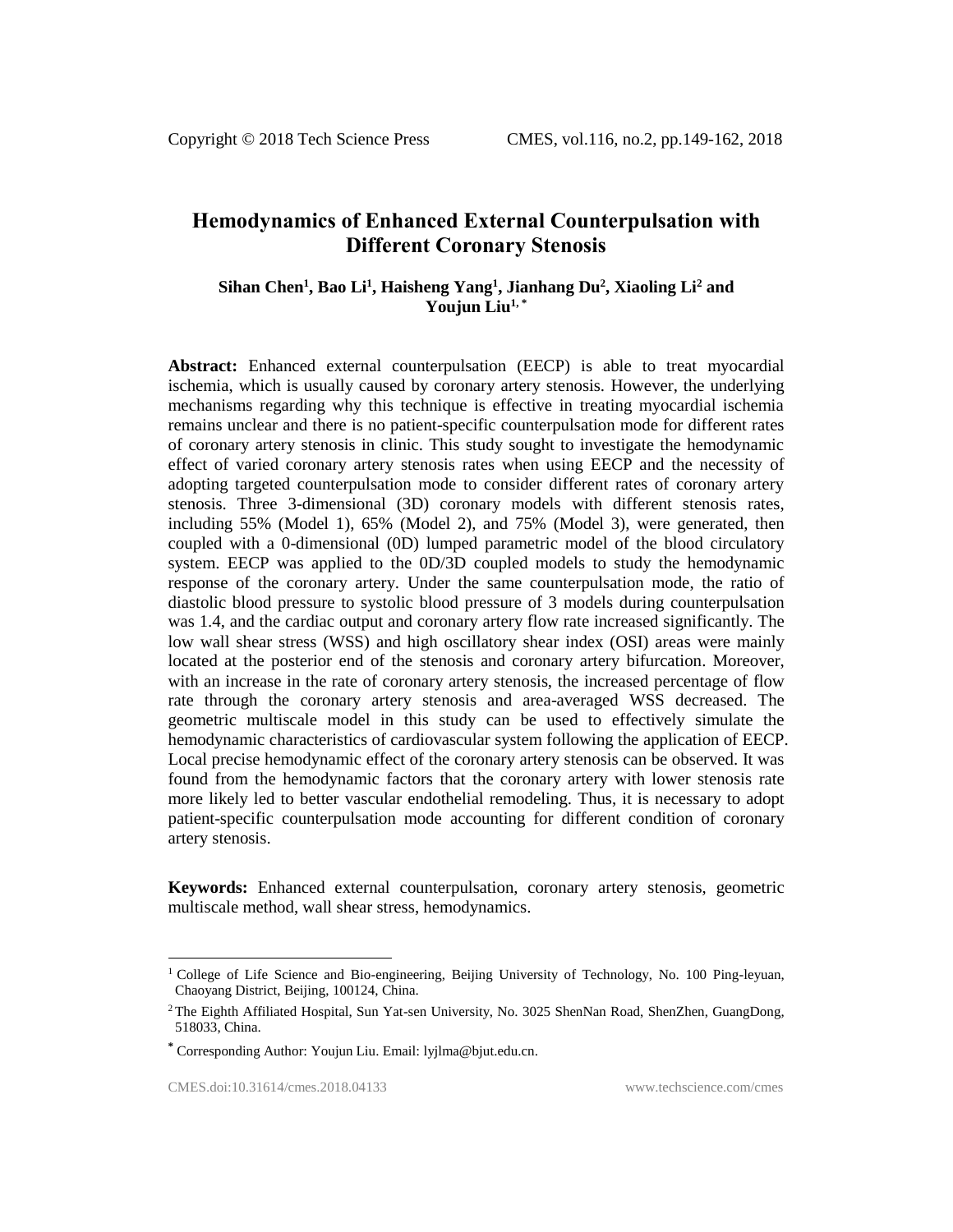# **1 Introduction**

Enhanced external counterpulsation (EECP) is able to treat myocardial ischemia, which is usually caused by coronary artery stenosis. EECP equipment includes cuffs around the calves, thighs and buttocks. The cuffs are rapidly filled with air during the diastole of heart, compressing the legs and pushing the blood sequentially from the lower limbs towards the aorta, which improves the diastolic blood pressure significantly to promote coronary collateral circulation [Sharma, Ramsey, Tak et al. (2013)]. Before cardiac contraction, the cuff is rapidly deflated to expand the compressed artery so that it can easily accept the blood from the heart. Afterwards, the aortic systolic pressure and ventricular ejection resistance are reduced and the cardiac afterload is alleviated [Michaels, Accad, Ports et al. (2002); Michaels, Accad, Ports et al. (2005)].

Previous studies indicated that the hemodynamic environment of internal vessel was of great significance for vascular remodeling [Davies (2009); Casey, Beck, Nichols et al. (2011); Han, Starikov, Hartaigh et al. (2016)]. Zhang et al. [Zhang, He, Chen et al. (2007)] have found from animal experiments that the increase of wall shear stress (WSS) to improve endothelial function is an important mechanism contributing to the favorable clinical effect of EECP. Yang et al. [Yang and Wu (2013)] investigated the potential mechanisms contributing to the immediate and long-term benefits of EECP from the perspective of shear stress-increasing effect. However, the WSS of the vascular endothelium is clinically unmeasurable and little is currently known about the accurate hemodynamic effect of EECP on local blood vessels.

EECP equipment can assist cardiac work and improve myocardial perfusion in patients with ischemic coronary heart diseases [Bonetti, Barsness, Keelan et al. (2003); Braith, Casey and Beck (2003)]. While coronary artery stenosis is one of the main factor that affect myocardial ischemia [Libby, Pierre and Theroux (2005)], there was no appropriate mode of counterpulsation for patient-specific coronary artery with different rates of stenosis. Development of targeted treatment strategies for coronary artery with different rates of stenosis is imperative. This study aimed to establish a geometric multiscale model to calculate hemodynamic parameters of concerned blood vessels during EECP and determine local precise hemodynamic phenomenon. In this study, three 0D/3D coupled models were established to simulate the human blood circulatory system and to study the hemodynamic effect of coronary artery with different rates of stenosis under the same EECP mode.

# **2 Materials and methods**

#### *2.1 The 3D coronary model*

The 3D models in this study was established based on a 62 years old patient with coronary heart disease. The CT scans of patient were provided by The Eighth Affiliated Hospital, Sun Yat-sen University. The physiological parameters of this patient were shown in Tab. 1.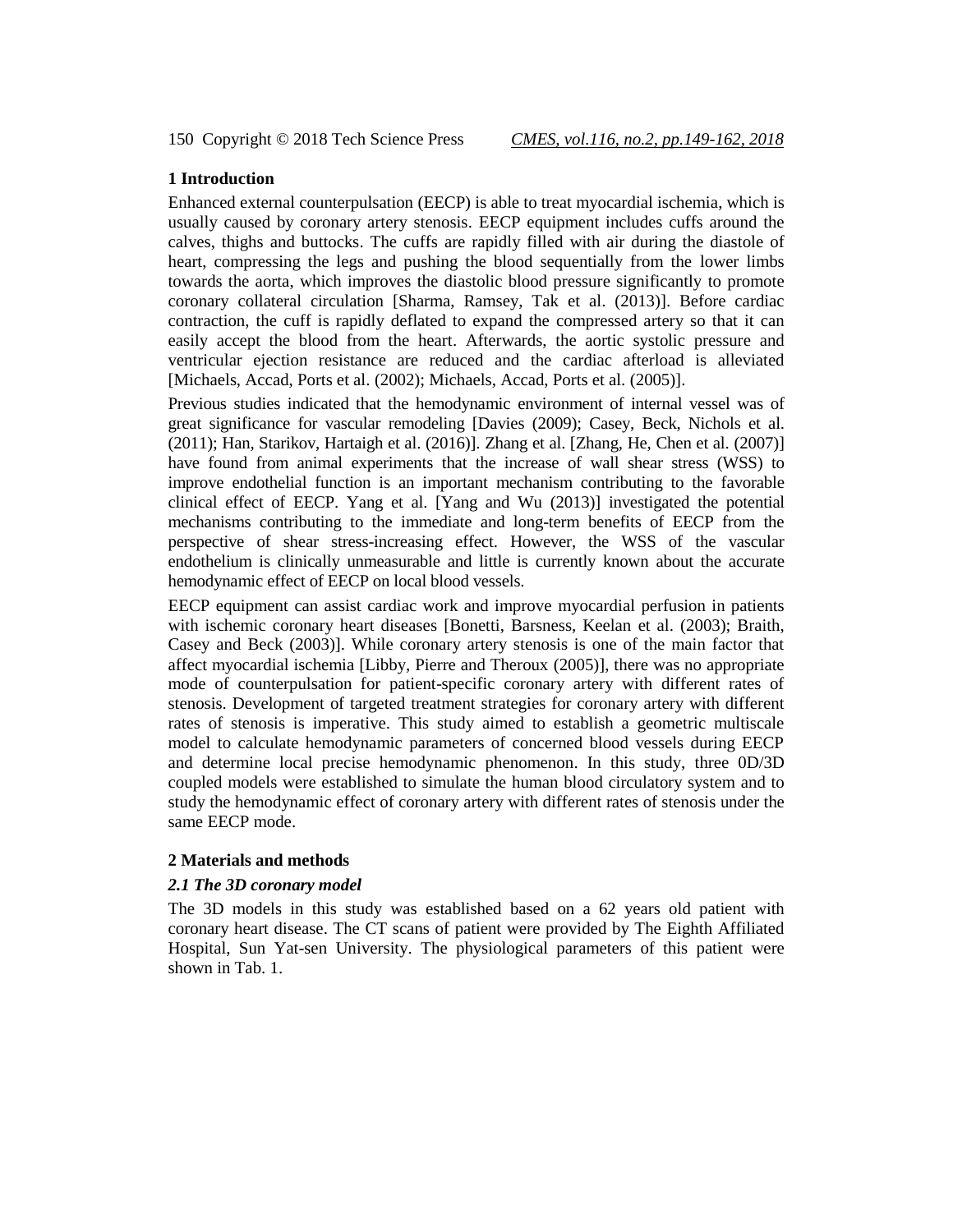| <b>rapic 1.</b> I hysiological parameters of patient |                         |                |  |  |
|------------------------------------------------------|-------------------------|----------------|--|--|
| Diastolic blood pressure                             | Systolic blood pressure | Cardiac output |  |  |
| (mmHg)                                               | (mmHg)                  | (mL/s)         |  |  |
| 127                                                  | 79.                     | 83             |  |  |

**Table 1:** Physiological parameters of patient

The 3D models were reconstructed following threshold segmentation and regional growth on CT images [Zhao, Liu and Wang (2015)]. Based on the original 3D model, other models were built with the software FreeForm Modeling Puls 2013.0 by modifying the stenosis section at the left anterior descending branch. EECP is mainly used to treat coronary heart disease with moderate degree of stenosis in clinical, so this study change the stenosis section at the same location with rates of 55% (Model 1), 65% (Model 2) and 75% (Model 3) by the diameter, respectively (Fig. 1).



**Figure 1:** 3D modified models with different stenosis rates

The 3D models were meshed to generate the computational models. A hexahedral mesh was generated mainly by using the size control method with the assistance of the commercial software ANSYS-CFX. The node and element numbers for the models are listed in Tab. 2.

| Model | Nodes  | Elements |
|-------|--------|----------|
|       | 810651 | 1048638  |
|       | 824175 | 1085551  |
| 3     | 840940 | 1209848  |

**Table 2:** The node and element numbers of the 3D model

# *2.2 The 0D/3D coupled model*

### *2.2.1 The lumped parametric model of blood circulatory system*

The lumped parametric model of blood circulatory system was able to simulate the hemodynamic behavior of the human blood circulation at the system level. The vascular resistance, blood pressure and blood flow were compared to the resistance, voltage and current, respectively. The heart was compared to the time-varying capacitance, the vascular elasticity and blood inertia were compared to the capacitance and inductance. The structure of lumped parametric model referred to the study of Jaron and physiological anatomy of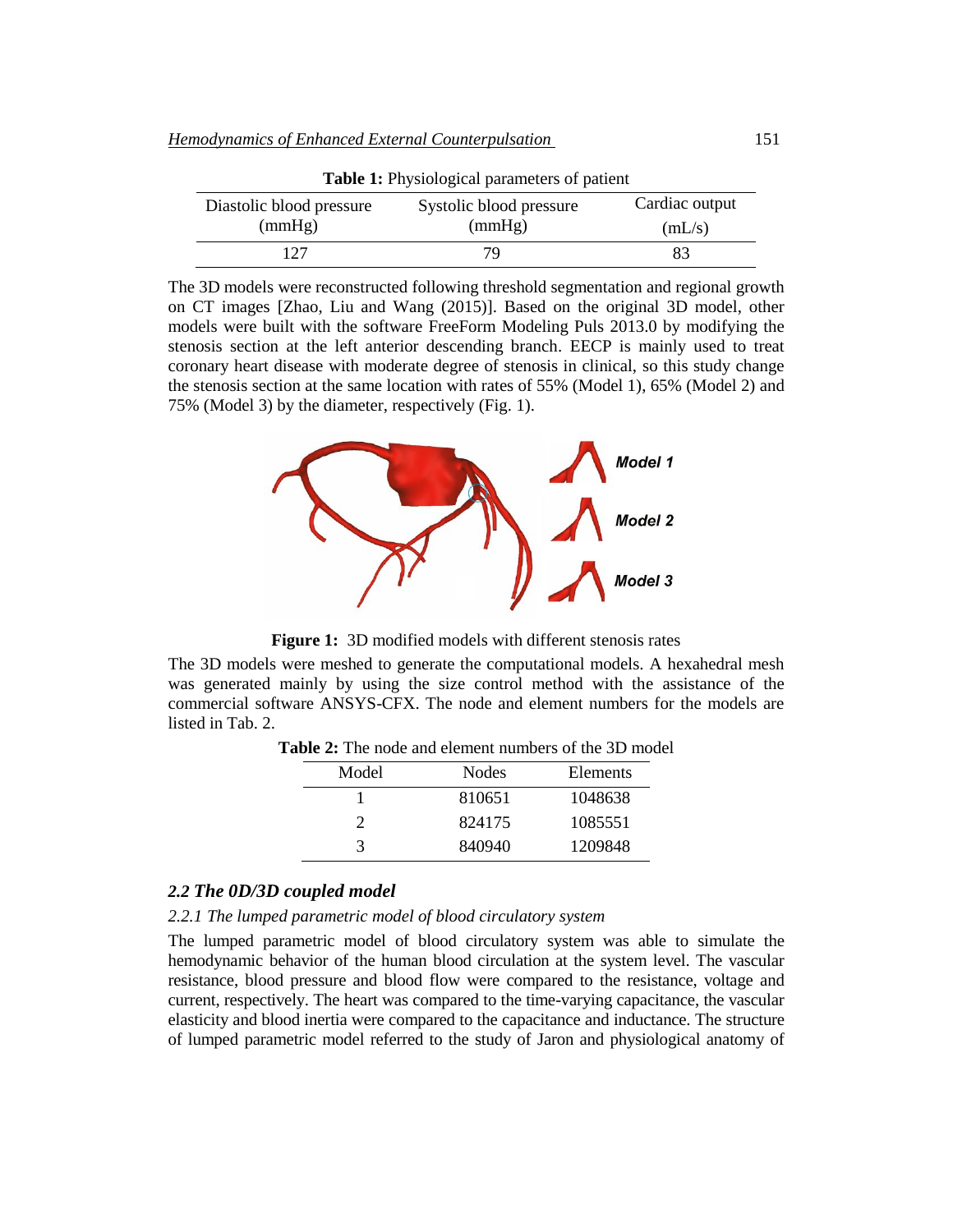blood vessels [Jaron, Moore and Bai (1988); Bai, Ying and Jaron (1992)].

The lumped parametric model of blood circulatory is consisted of a cardiopulmonary circulation module, 18 arterial and venous modules and 9 peripheral circulation modules. Fig. 2 showed the structure of each module in the lumped parametric model, and the values of each module were shown in Tab. 3 and Tab. 4. The parameters of lumped parametric model in this study referred to the physiological parameters of patient and previous literature [Frolov, Sindeev, Lischouk et al. (2016)].





**Figure 2:** The structure of each module in the lumped parametric model

| $\mathbf{R}\mathbf{V}$ | 0.1027 | <b>CRA</b>  | 0.594 | LV             | 0.0001  |
|------------------------|--------|-------------|-------|----------------|---------|
| <b>RRA</b>             | 0.0035 | CL          | 0.343 | LL             | 0.0002  |
| <b>RRV</b>             | 0.0002 | <b>CLA</b>  | 2.500 | L <sub>0</sub> | 0.0025  |
| RL                     | 0.0068 | $\bf C0$    | 0.250 | LA             | 0.00007 |
| <b>RLA</b>             | 0.0070 | C1          | 0.194 |                |         |
| <b>RLV</b>             | 0.6030 | <b>CA</b>   | 0.180 |                |         |
| $\mathbf{R}0$          | 0.0377 | $\mathbf C$ | 0.006 |                |         |
| RA                     | 0.0025 | <b>Cim</b>  | 0.004 |                |         |
| R                      | 60.254 |             |       |                |         |
| $R$ m                  | 130.50 |             |       |                |         |
| R <sub>v</sub>         | 34.002 |             |       |                |         |
|                        |        |             |       |                |         |

**Table 3:** Parameters of the cardiopulmonary bypass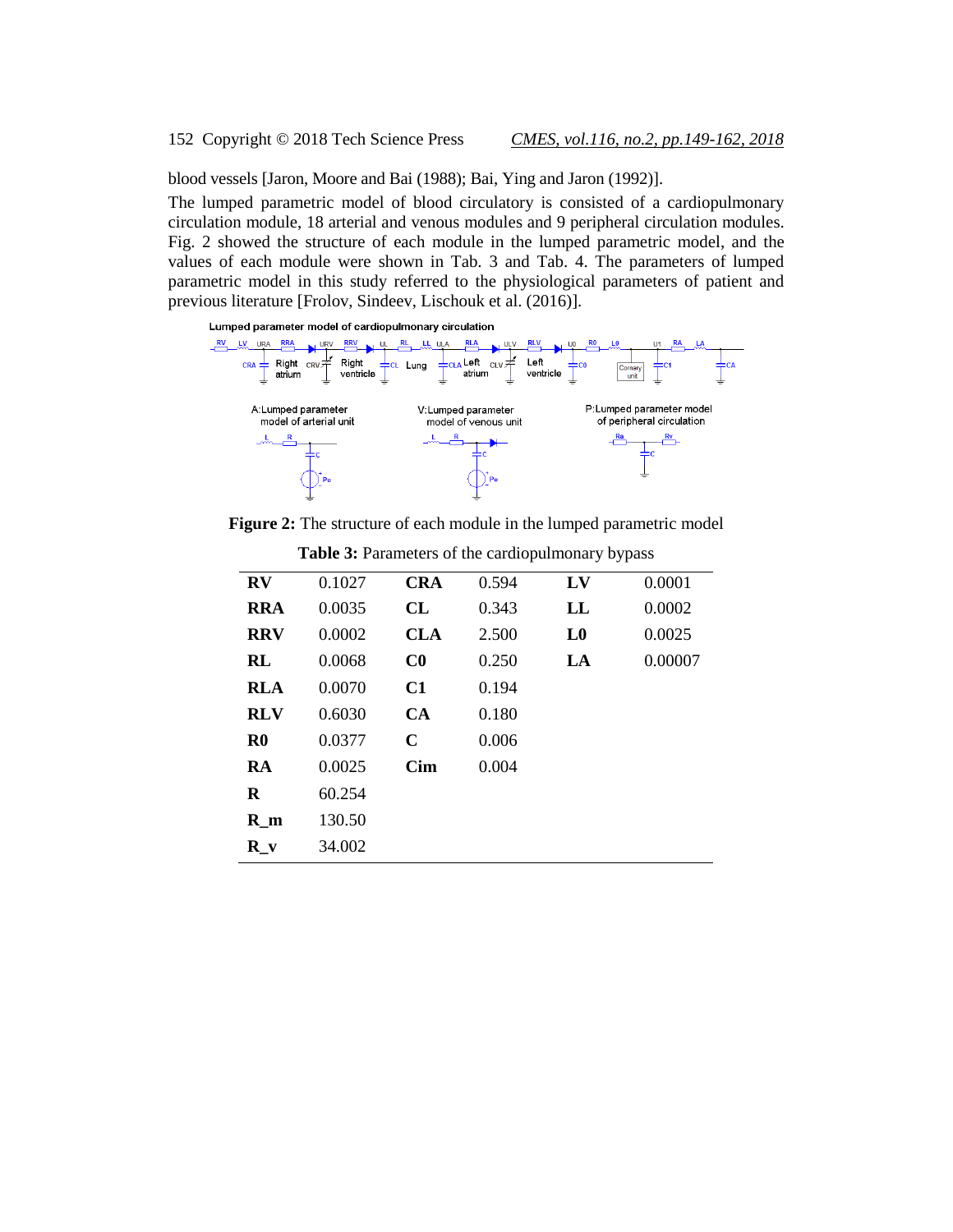| <b>Serial</b>           | <b>Arterial module</b> |             | <b>Venous modules</b> |          |             | Peripheral |      |      |             |
|-------------------------|------------------------|-------------|-----------------------|----------|-------------|------------|------|------|-------------|
| number                  | $\bf R$                | $\mathbf C$ | L                     | $\bf{R}$ | $\mathbf C$ | L          | Ra   | Rv   | $\mathbf C$ |
| $\mathbf{1}$            | 0.0042                 | 0.040       | 0.0008                | 0.0378   | 0.080       | 0.00050    |      |      |             |
| $\overline{2}$          | 0.0039                 | 0.050       | 0.0001                | 0.0386   | 0.095       | 0.00050    | 1.30 | 2.50 | 0.0010      |
| 3                       | 0.0040                 | 0.047       | 0.0001                | 0.0549   | 0.020       | 0.00008    |      |      |             |
| $\overline{\mathbf{4}}$ | 0.0069                 | 0.041       | 0.0001                | 0.0556   | 0.020       | 0.00001    |      |      |             |
| 5                       | 0.0089                 | 0.035       | 0.0001                | 0.0603   | 0.028       | 0.00010    | 2.86 | 2.54 | 0.0052      |
| 6                       | 0.0093                 | 0.024       | 0.0002                | 0.0808   | 0.010       | 0.00010    | 3.83 | 2.96 | 0.0010      |
| 7                       | 0.0084                 | 0.016       | 0.0002                | 0.1200   | 0.010       | 0.00010    | 4.68 | 3.35 | 0.0010      |
| 8                       | 0.0100                 | 0.408       | 0.0205                | 0.2000   | 0.090       | 0.00520    |      |      |             |
| 9                       | 0.0120                 | 0.260       | 0.0172                | 0.1900   | 0.030       | 0.01180    | 5.80 | 3.80 | 0.0010      |
| 10                      | 0.1280                 | 0.265       | 0.0106                | 0.5100   | 0.040       | 0.01580    |      |      |             |
| 11                      | 0.1580                 | 0.153       | 0.0106                | 0.5300   | 0.050       | 0.01859    | 5.90 | 4.30 | 0.0010      |
| 12                      | 0.1750                 | 0.053       | 0.0108                | 1.4200   | 0.020       | 0.03130    |      |      |             |
| 13                      | 0.1900                 | 0.011       | 0.0108                | 1.4100   | 0.010       | 0.04080    | 6.95 | 5.05 | 0.0010      |
| 14                      | 0.1253                 | 0.070       | 0.0011                | 1.3300   | 0.010       | 0.00110    | 3.50 | 3.70 | 0.0016      |
| 15                      | 0.1191                 | 0.060       | 0.0009                | 1.1900   | 0.010       | 0.00090    |      |      |             |
| 16                      | 0.0336                 | 0.200       | 0.0004                | 0.1800   | 0.060       | 0.00040    | 3.80 | 3.20 | 0.0016      |
| 17                      | 0.0283                 | 0.150       | 0.0004                | 0.1800   | 0.070       | 0.00035    |      |      |             |
| 18                      | 0.0251                 | 0.200       | 0.0003                | 0.1600   | 0.070       | 0.00039    |      |      |             |

**Table 4:** Parameters of the blood circulatory system

The explicit Euler method was used for simulation, and the time step of lumped parametric model is  $0.000001$  s. The variable capacitance CLV(t) and CRV(t) was the energy source for the entire circuitry system, to simulate the contraction of left and right ventricular. Suga et al. [Suga and Sugava (1974)] established the elastic time-varying function E(t) (mmHg/ml) to describe ventricular features by animal experiments, which can be expressed as:

$$
E(t) = \frac{P_{sv}(t)}{V_{sv}(t) - V_0}
$$
 (1)

V0 is ventricular reference volume (ml),  $V_{sv}(t)$  is time function of ventricular volume (ml), and  $P_{sv}(t)$  is time function of ventricular pressure (mmHg). In actual calculation, the shape of the elastic curve is best approximated by Eq. (2) [Stergiopulos, Meister and Westerhof (1996)].

$$
E(t) = (E_{max} - E_{min}) \cdot E_n(t_n) + E_{min}
$$
\n(2)

$$
E_n(t_n) = 1.55 \left[ \frac{\left(\frac{t_n}{0.7}\right)^{1.9}}{1 + \left(\frac{t_n}{0.7}\right)^{1.9}} \right] \left[ \frac{1}{1 + \left(\frac{t_n}{1.17}\right)^{21.9}} \right]
$$
(3)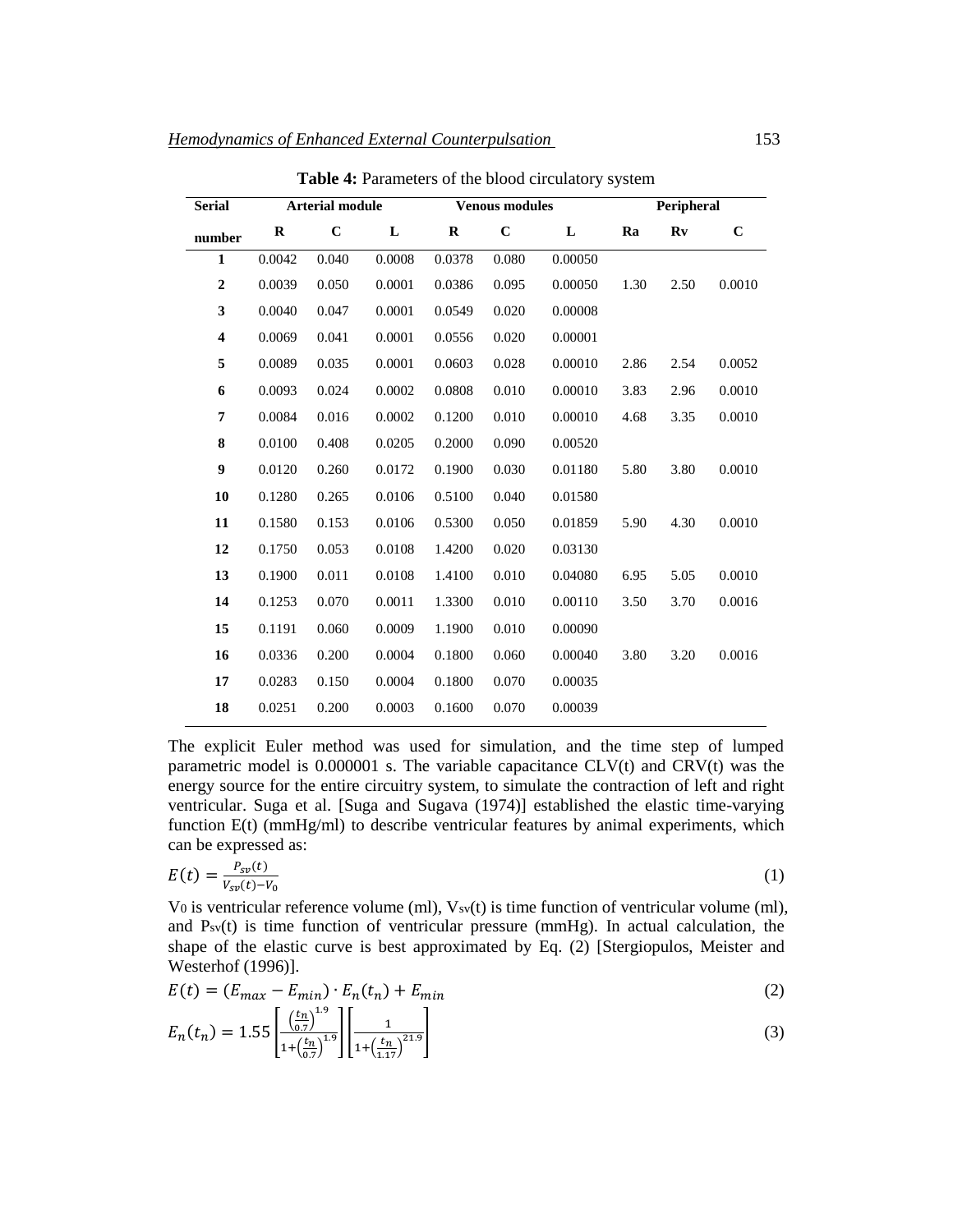Emax (mmHg/ml) is ventricular pressure-volume relation during end-systole and Emin (mmHg/ml) is ventricular pressure-volume relation during end-diastolic. En(tn) is double hill function, tn is t/Tmax, while the  $T_{\text{max}}$  (s) can be calculated by the cardiac cycle tc (s):

 $T_{\text{max}} = 0.2 + 0.15 t c$  (4)

In this study, the Emax of left ventricle was 6.0, Emin of left ventricle was 0.007; the Emax of right ventricle was 0.00042, Emin of right ventricle was 0.00003. The value of Emax and Emin is different, because the left ventricular and right ventricular systolic intensity is different. By applying  $E(t)$  to  $CLV(t)$  and  $CRV(t)$  in Fig. 2, respectively, pressure waveforms simulated left and right ventricular contraction would produce on  $CLV(t)$  and  $CRV(t)$ . Combining with patient-specific physiological parameters, the solution results indicate the physiological reliability of model and its feasibility to execute hemodynamic simulation for the blood circulatory system.

#### *2.2.2 Coupling method*

The geometric multiscale model was established by coupling the 3D coronary model with the lumped parametric model of the patient's blood circulatory system. According to coupling algorithm and boundary conditions [Zhao, Liu, Li et al. (2015)], the lumped parametric model and 3D models were able to exchange data. The boundary conditions of 3D models were the pressure at the outlet and flow rate at the inlet, which were calculated by the lumped parametric model. Also the pressure at the inlet(B) and flow rate at the outlet(A) calculated by 3D model were imposed to the lumped parametric model. The simulation of 3D model and calculation of 0D model were implemented based on User CEL Function and Junction Box in ANSYS-CFX. Based on the linear interpolation method, the timeline in 0D calculation was consistent with 3D simulation. For each coronary branch(a-j) of 3D model, as shown in Fig. 3, coupled with a lumped parametric model with a ventricle pressure source [Tayler, Fonte and Min (2013); Kim, Vignon, Coogan et al. (2010)].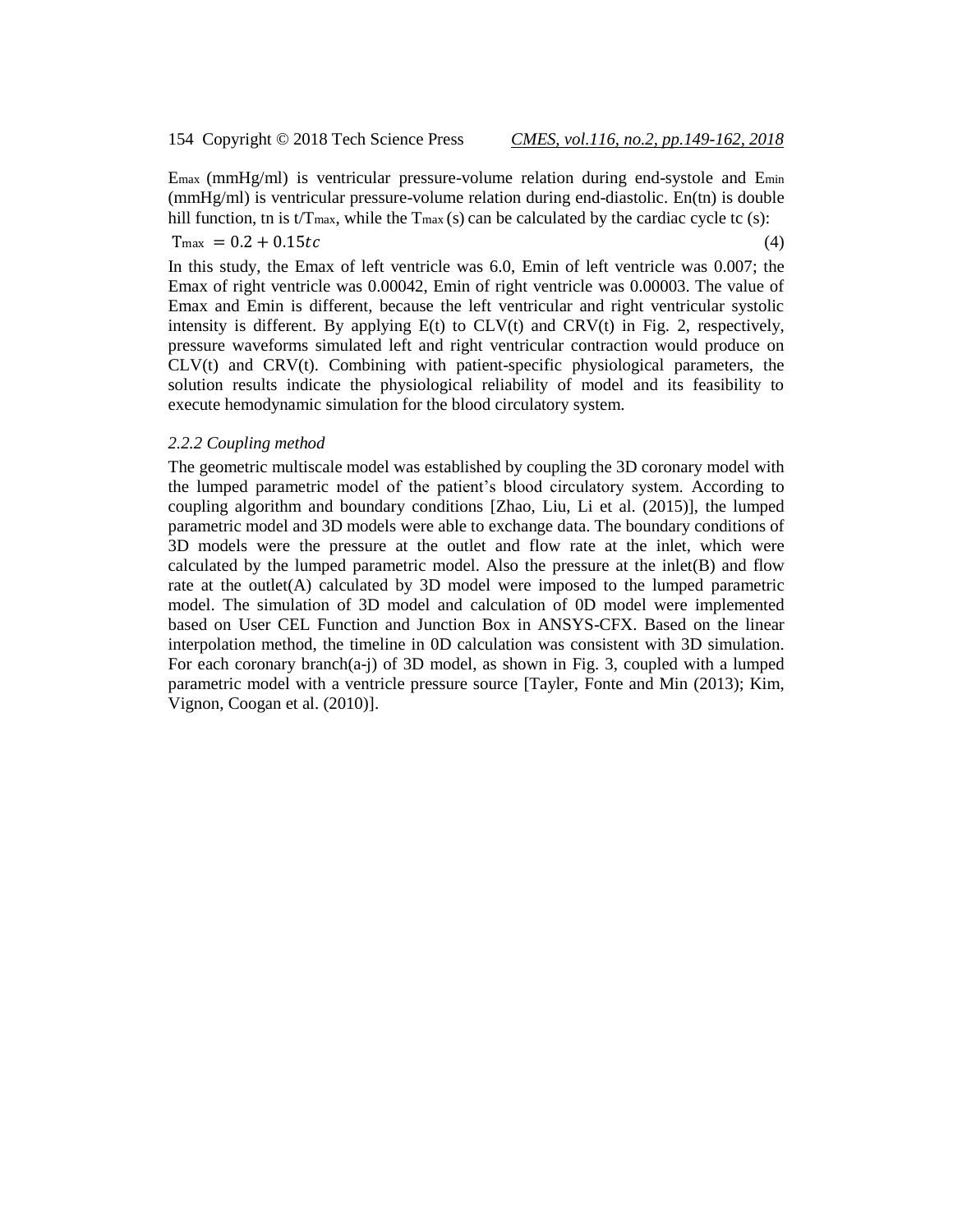

 **Figure 3:** The structure of 0D/3D coupled model

### *2.3 The application of EECP*

EECP was applied to the vein and arterial of lumped parametric model lower body modules in the form of pressure waveform. The pressure amplitude, pressure duration, pressurized moment, pressurized and decompressed rate are four parameters of the application of EECP [Bai, Wu and Zhang (2002)].



**Figure 4:** The control chart of EECP mode

The inflation and deflation rates of EECP were very fast in clinic, and pressurized moment is based on the beginning of diastolic period. Fig. 4 shows the control chart of counterpulsation, the pressurization time and decompression time were 5 ms. For patient with a cardiac cycle of 0.8 s, the pressurized moment of calves is 0.25 s [Bottom (1999)]. The detailed values of pressure amplitude and pressure duration are shown in Tab. 5.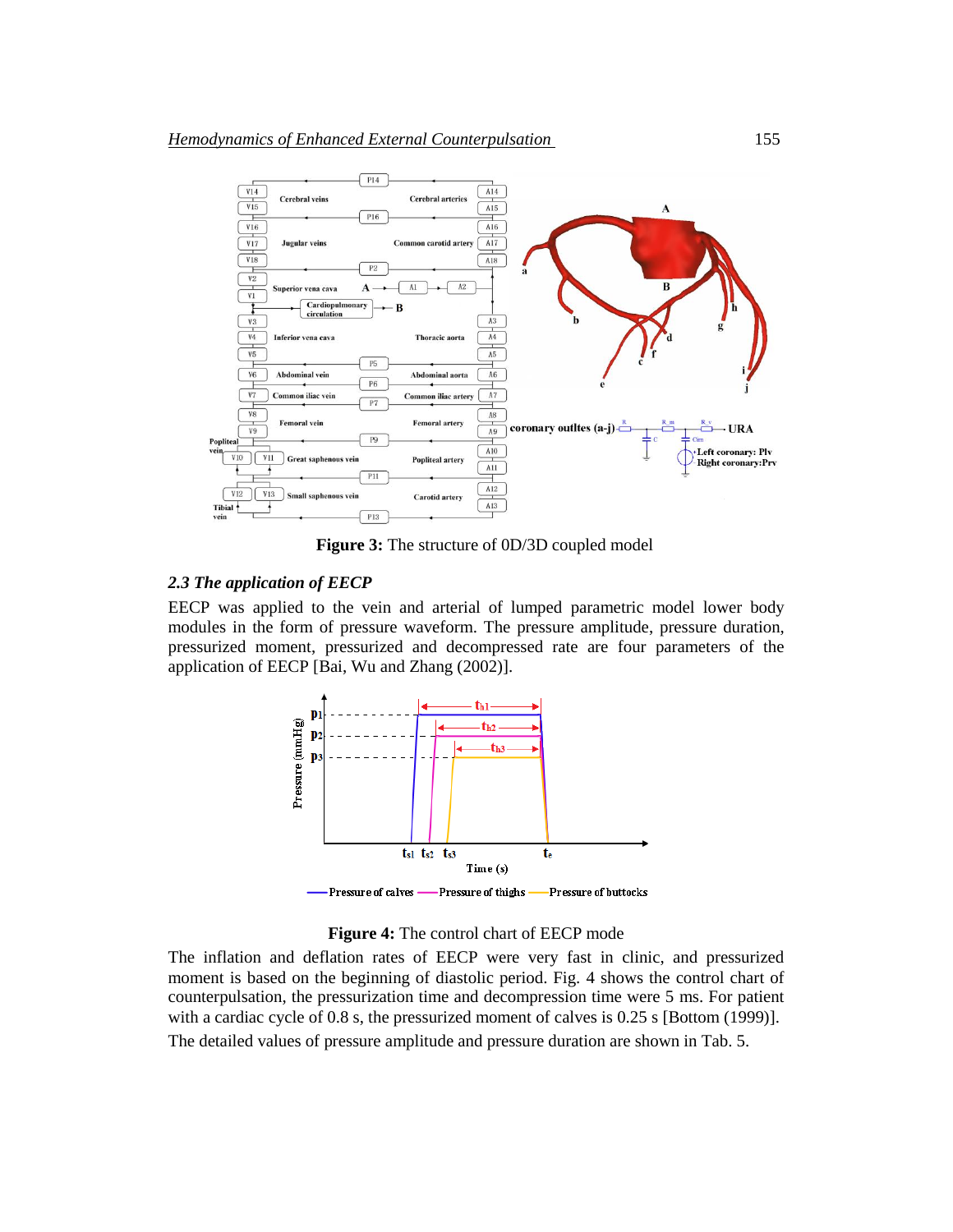| Serial number | P(mmHg) | $\text{th}(S)$ | $t_s(S)$ | te(S) |
|---------------|---------|----------------|----------|-------|
|               | 300     | 0.5            | 0.1      | 0.6   |
|               | 200     | 0.4            | 0.2      | 0.6   |
|               | 150     | 0.25           | 0.35     | 0.6   |

**Table 5:** The parameters of EECP mode

### **3 Results**

#### *3.1 Aortic pressure and cardiac output*

The therapeutic target for traditional treatment of EECP is that the diastolic blood pressure is 1.2 times greater than systolic blood pressure following counterpulsation. The improvement of diastolic blood pressure will promote the establishment of collateral circulation, allowing blood through it into the myocardial tissue and relieving the ischemic state of myocardial cells. In this counterpulsation mode, the ratio between the diastolic blood pressure and systolic blood pressure during counterpulsation is 1.4, and the waveform of aortic pressure is in line with the physiological parameters, as shown in Fig. 5. These results promised the effectiveness of our simulation.





The increase in the cardiac output enhances heart, brain, kidney and other organs blood perfusion thus it is an important index to evaluate the effect of counterpulsation. But the waveform of cardiac output with EECP is different from normal state because of the reverse flow by the counterpulsation wave, as shown in Fig. 5. When the counterpulsation wave arrived to the aortic root, the reverse flow was generated and the numerical value of cardiac output was negative. After the counterpulsation pressure was released, the reverse flow turned to be positive again. The negative numerical value of cardiac output was just an expression of flow direction.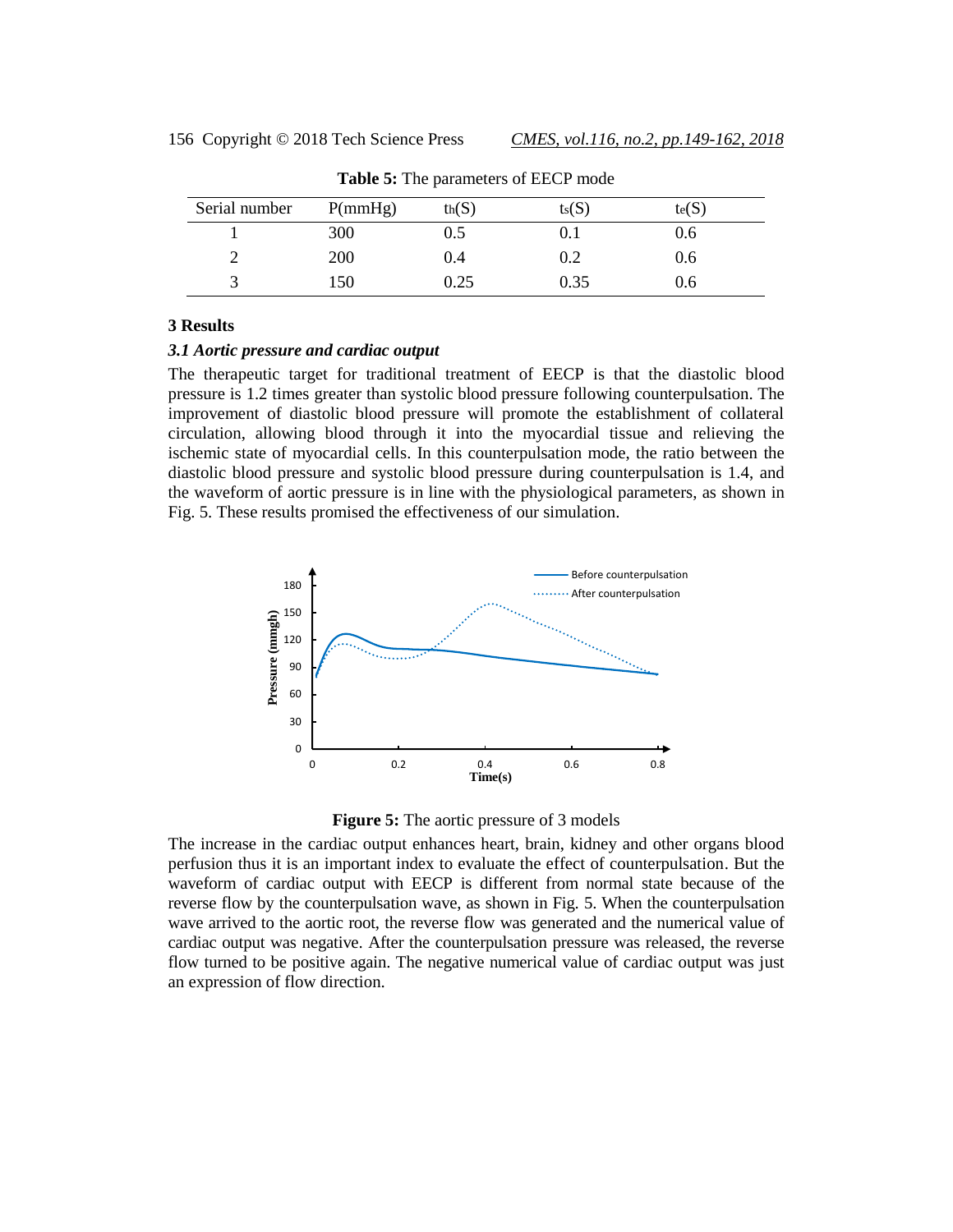

**Figure 6:** The cardiac output of 3 models

### *3.2 Coronary flow*

The coronary flow rate is one of the most important parameters for evaluating the myocardial ischemia. The flow through the coronary artery stenosis is depicted in Fig. 7, the solid line waveform represents the coronary flow rate before counterpulsation and the dashed line represents the coronary flow rate during counterpulsation. After the application of counterpulsation, the coronary flow rate during diastole is much higher.



**Figure 7:** The stenosis flow rate of 3 models

The time-averaged coronary flow rate and the percentage of flow increase are also listed in Tab. 6. It can be found that the flow through the stenosis in Model 1 is much higher than Model 2, and that Model 2 is much higher than that of Model 3.

| Model                     |       |       |       |
|---------------------------|-------|-------|-------|
| Flow before EECP $(mL/s)$ | 1.782 | 1.720 | 1.600 |
| Flow during EECP $(mL/s)$ | 2.157 | 2.076 | 1.894 |
| Increased Percentage (%)  | 21.0% | 20.6% | 18.3% |

**Table 6:** Time-averaged coronary flow rate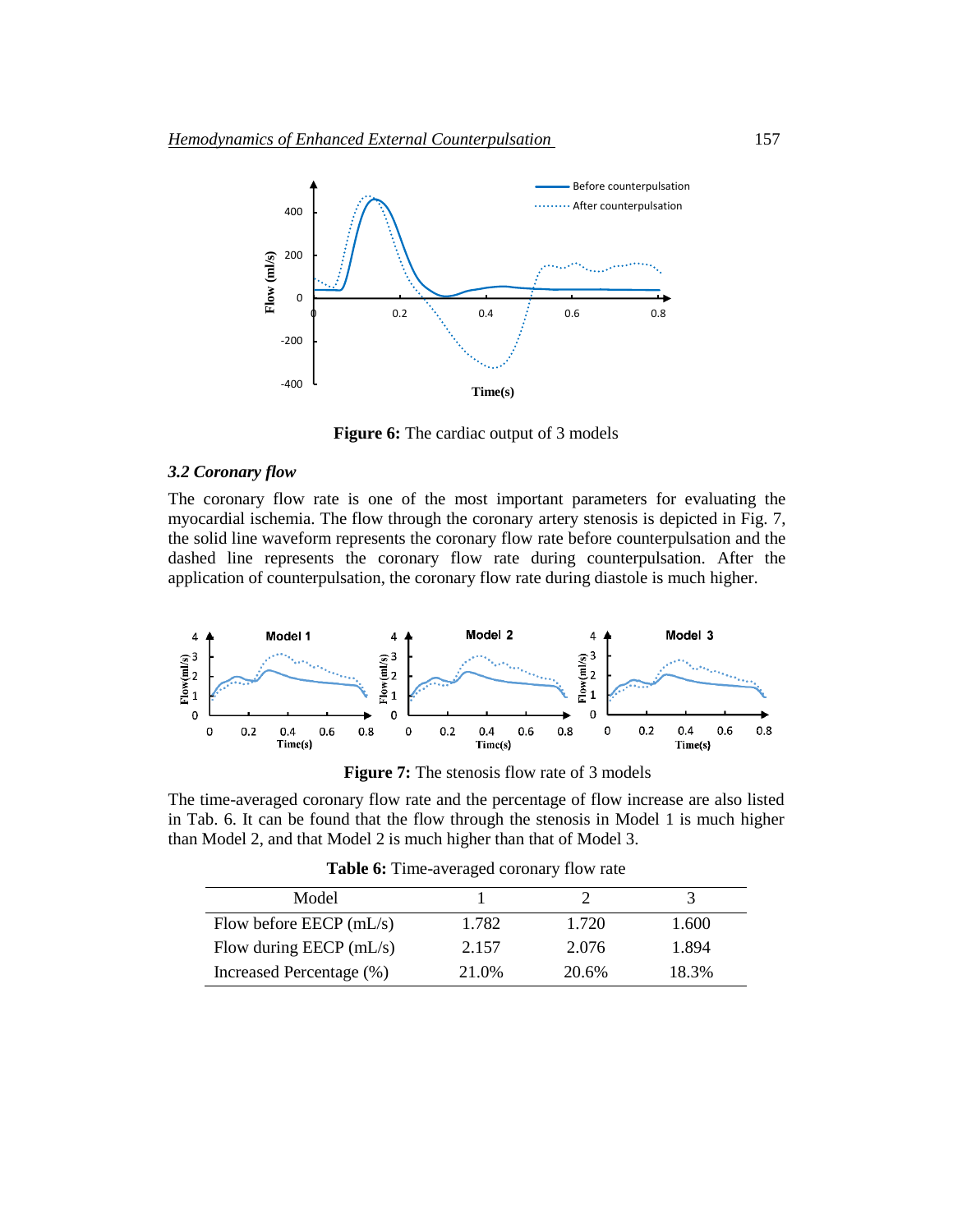# *3.3 Wall shear stress*

Wall shear stress (WSS) is one of the most important parameters and is proposed to relate blood flow to atherosclerosis. In arteries, the magnitude of WSS is in the range of 17 Pa. Arterial level WSS  $(>1.5 \text{ Pa})$  induces endothelial quiescence and an atheroprotective gene expression profile, whereas low WSS  $\ll 0.4$  Pa), which is prevalent at atherosclerosisprone sites, stimulates an atherogenic phenotype. The stenosis would produce bad hemodynamic effect on the distal coronary artery, which was considered in this study. The WSS contours during counterpulsation at 0.35 s were shown in Fig. 8. The time is the moment of maximum coronary flow rate.



**Figure 8:** The WSS counter of 3 models at 0.35 s

The waveforms of area-averaged WSS on the distal vessels of coronary artery stenosis were depicted in Fig. 9. The time-averaged WSS of coronary artery for Model 1, Model 2 and Model 3 are 3.335 Pa, 3.006 Pa and 2.662 Pa, respectively. It can be seen from Fig. 9 that the WSS in Model 1 is higher than Model 2, and Model 2 is higher than Model 3.



**Figure 9:** The area-averaged WSS on the distal vessels of the coronary stenosis

# *3.4 Oscillatory shear index*

Oscillatory shear index (OSI) was based on the expression in Eq. (4), and  $\tau \omega$  is WSS.

$$
OSI = \frac{1}{2} \left( 1 - \frac{|\int_0^T \vec{\tau}_\omega^2 dt|}{\int_0^T |\vec{\tau}_\omega| dt} \right) \tag{4}
$$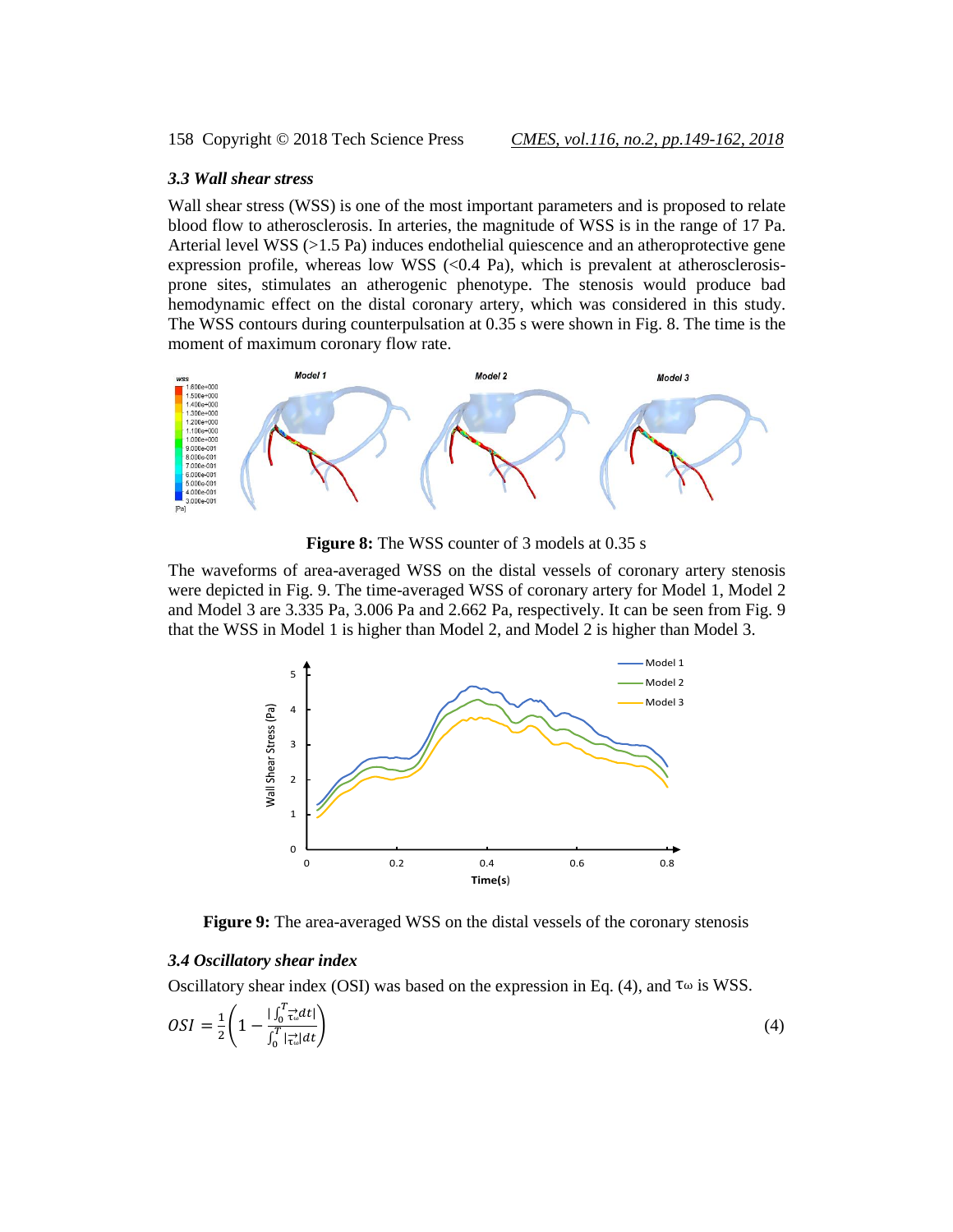

**Figure 10:** The OSI counter of 3 models

The OSI distributions on the distal vessels of the coronary artery stenosis are illustrated in Fig. 10. It can be seen that the OSI in Model 1 and Model 2 is higher than Model 3. Also high OSI area only appear in bifurcation of coronary. The area-averaged OSI of distal vessels was 0.0107, 0.0106 and 0.0081 for Model 1, Model 2 and Model 3, respectively.

#### **4 Discussion**

# *4.1 Hemodynamic characters of coronary with stenosis during EECP*

Previous studies indicated that EECP improved myocardial ischemia by promoting coronary collateral circulation and modifying vascular endothelium gene expression [Hashemi, Hoseinbalam and Khazaei (2008); Davies (2009)]. The EECP device compresses lower body sequentially, forcing the blood back to the aorta. Thereby the aortic pressure and coronary artery flow rate increase in the diastole of heart [Prasad, Ramasamy, Thomas et al. (2010)]. These behaviors are also shown in the results of this study, the aortic pressure and cardiac output increased significantly during diastole (Fig. 5 and Fig. 6). Therefore, the geometric multiscale model was able to simulate coronary artery hemodynamic completely following EECP.

Furthermore, some local precise hemodynamic phenomenon of coronary artery stenosis during EECP was observed in the geometric multiscale model. Some studies have demonstrated that low WSS is prevalent at atherosclerosis prone sites, and a high OSI would increase the probability of vascular intimal hyperplasia [Malek, Alper and Izumo (1999); Mori, Hayasaka and Yamaguchi (2002); Chiu, Wang, Chien et al. (2008)]. Our results (Fig. 8 and Fig. 10) indicate that the low WSS and high OSI region on coronary are mostly located at the back end of the stenosis and bifurcation. Although the myocardial ischemia can be effectively relieved by EECP, there are some hemodynamic responses that could be improved by changing counterpulation mode in future study.

#### *4.2 Difference among different coronary stenosis during EECP*

Our results show that no significant difference exists among 3 models in aortic pressure and cardiac output during counterpulsation. However, the increase of the stenosis rate leads to a decrease of the percentage of blood flow through the coronary artery during counterpulsation. The coronary artery flow rate is an important indicator that improve myocardial ischemia and hypoxia [Uren, Merlin, De et al. (1994)]. Moreover, it can be seen from Fig. 9 that area-averaged WSS of distal vessels of coronary artery stenosis is decreased with the increase of the rate of coronary artery stenosis. Studies have indicated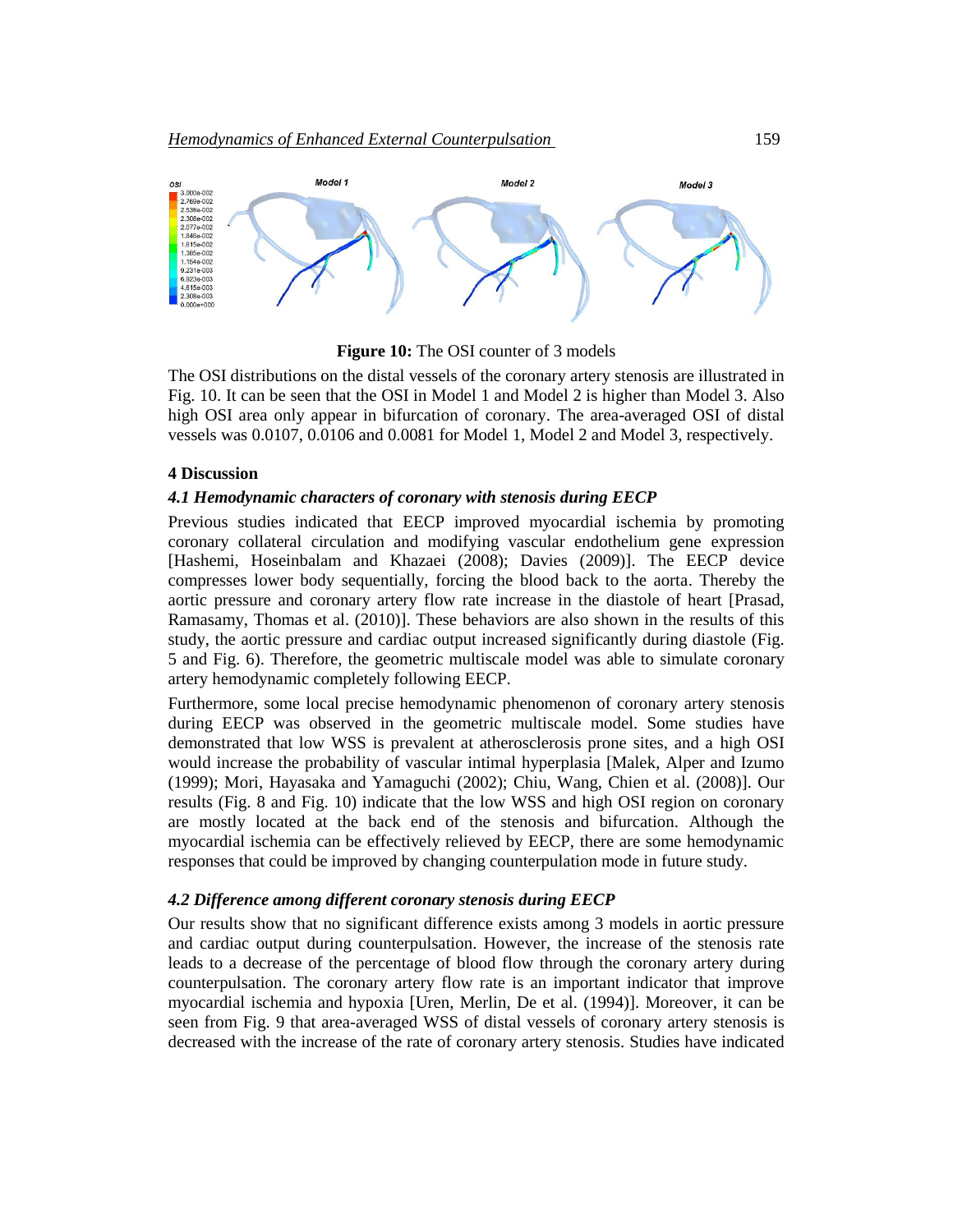160 Copyright © 2018 Tech Science Press *CMES, vol.116, no.2, pp.149-162, 2018*

that the function of endothelial cells was improved effectively and the occurrence and development of atherosclerosis was delayed by increasing the WSS of vascular endothelium [Wentzel, Gijsen, Stergiopulos et al. (2003); Carlier, Damme, Blommerde et al. (2003)]. Based on the observed hemodynamic features above, it can be found that difference exists among different coronary stenosis during EECP. Under this counterpulsation mode, the therapeutic effect became worse with the increased rate of coronary artery stenosis.

# **5 Conclusions**

The 0D/3D coupled models in this study can effectively simulate the hemodynamic characteristics of coronary artery after the application of EECP. This model could calculate WSS and observe local precise hemodynamic phenomenon of coronary artery stenosis. Furthermore, there are some hemodynamic response that would be concerned during EECP.

Under the same counterpulsation mode, different rates of coronary artery stenosis have different hemodynamic effects-the lower the stenosis rate is, the better the effect of counterpulsation would be. Clinic considerations of the influence of different stenosis rates on the coronary should therefore be taken into account.

# **6 Future work**

For a specific coronary artery stenosis condition, a specific counterpulsation mode should be applied to achieve the best counterpulsation effect. The appropriate counterpulsation mode of EECP for different rates of coronary artery stenosis will be studied in our future work.

**Acknowledgemen:** This research was supported by National Natural Science Foundation of China (11772016, 11472022, 11702008), Key Project of Science and Technology of Beijing Municipal Education Commission and Support Plan for High-level Faculties in Beijing Municipal Universities (CIT&TCD201804011).

# **References**

**Bai, J.; Wu, D.; Zhang, J.** (2002): A simulation study of external counterpulsation. *Computers in Biology & Medicine*, vol. 24, no. 2, pp. 145-156.

**Bai, J.; Ying, K.; Jaron, D.** (1992): Cardiovascular responses to external counterpulsation: a computer simulation. *Medical & Biological Engineering & Computing*, vol. 30, no. 3, pp. 317-323.

**Bonetti, P. O.; Barsness, G. W.; Keelan, P. C.; Schnell, T. I.; Pumper, G. M. et al.** (2003): Enhanced external counterpulsation improves endothelial function in patients with symptomatic coronary artery disease. *Journal of the American College of Cardiology*, vol. 41, no. 6, pp. 1761-1768.

**Bottom, K. E.** (1999): *A Numerical Model of Cardiovascular Fluid Mechanics During External Cardiac Assist*. Massachusetts Institute of Technology.

**Braith, R. W.; Casey, D. P.; Beck, D. T.** (2003): Enhanced external counterpulsation for ischemic heart disease: A look behind the curtain. *Journal of the American College of Cardiology*, vol. 41, no. 11, pp. 1918-1925.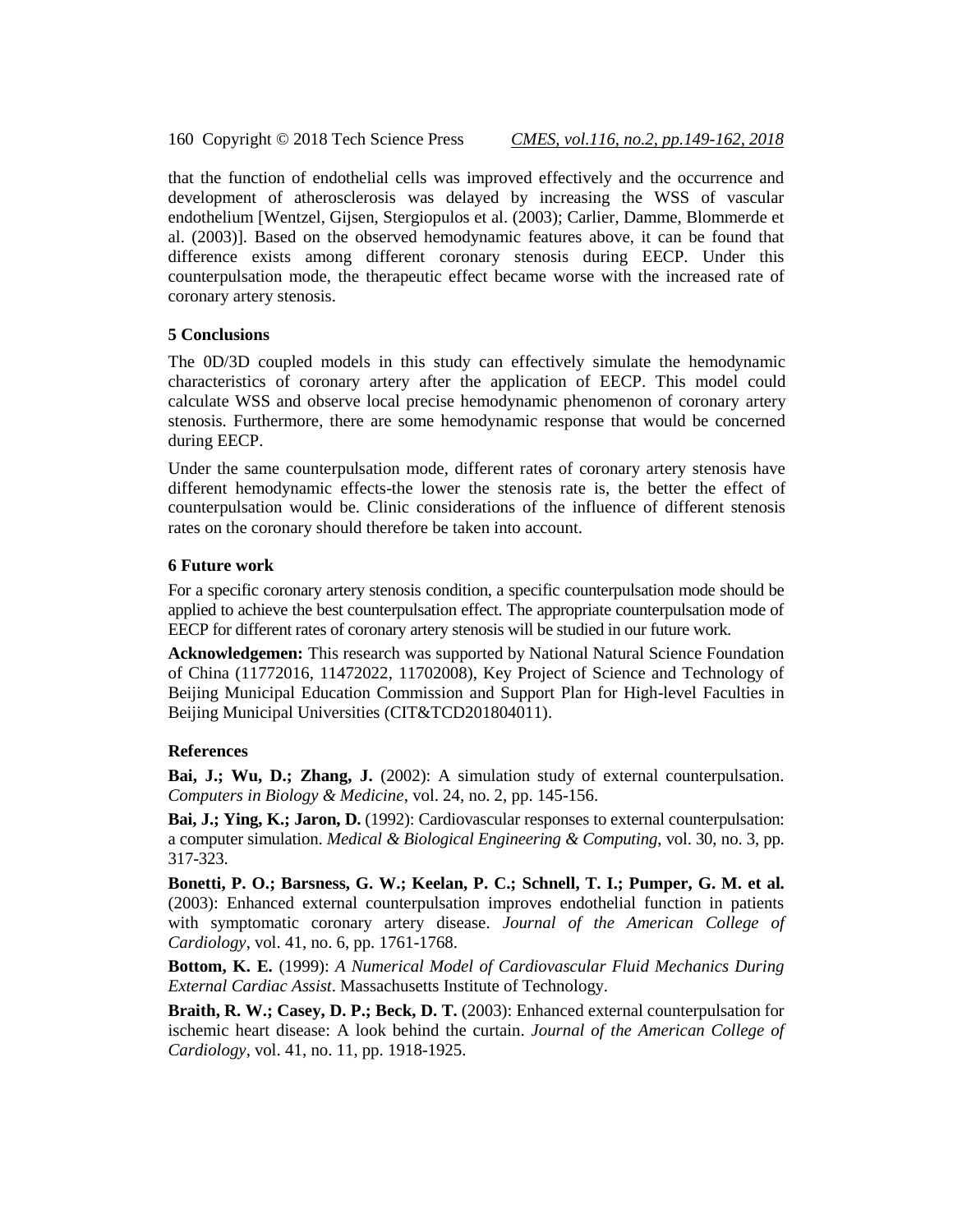**Carlier, S. G.; Damme, L. C. A. V.; Blommerde, C. P.; Wentzel, J. J.; Langehove, G. V. et al.** (2003): Augmentation of wall shear stress inhibits neointimal hyperplasia after stent implantation inhibition through reduction of inflammation? *Circulation*, vol. 107, no. 21, pp. 2741-2746.

**Casey, D. P.; Beck, D. T.; Nichols, W. W.; Conti, C. R.; Choi, C. Y. et al.** (2011): Effects of enhanced external counterpulsation on arterial stiffness and myocardial oxygen demand in patients with chronic angina pectoris. *American Journal of Cardiology*, vol. 107, no. 10, pp. 1466-1472.

**Chiu, J. J.; Wang, D. L.; Chien, S.; Skalak, R.; Usami, S.** (2008): Effects of disturbed flow on endothelial cells. *Ann Biomed Engineering*, vol. 36, no. 4, pp. 554-562.

**Davies, P. F.** (2009): Hemodynamic shear stress and the endothelium in cardiovascular pathophysiology. *Nature Clinical Practice Cardiovascular Medicine*, vol. 6, no. 1, pp. 16-26.

**Davies, P. F.; Civelek, M.** (2011): Endoplasmic reticulum stress, redox, and a proinflammatory environment in athero-susceptible endothelium *in vivo* at sites of complex hemodynamic shear stress. *Antioxidants & Redox Signaling*, vol. 15, no. 5, pp. 1427-1432.

**Frolov, S. V.; Sindeev, S. V.; Lischouk, V. A.; Gazizova, D. S.; Liepsch, D. et al.**  (2016): A lumped parameter model of cardiovascular system with pulsating heart for diagnostic studies. *Journal of Mechanics in Medicine & Biology*, vol. 17, no. 3.

**Han, D.; Starikov, A.; Hartaigh, B. O.; Gransar, H.; Kolli, K. K. et al.** (2016): Relationship between endothelial wall shear stress and high-risk atherosclerotic plaque characteristics for identification of coronary lesions that cause ischemia: A direct comparison with fractional flow reserve. *Journal of the American Heart Association Cardiovascular & Cerebrovascular Disease*, vol. 5, no. 12, pp. 1-9.

**Hashemi, M.; Hoseinbalam, M.; Khazaei, M.** (2008): Long-term effect of enhanced external counterpulsation on endothelial function in the patients with intractable angina. *Heart Lung & Circulation*, vol. 17, no. 5, pp. 383-387.

**Jaron, D.; Moore, T. W.; Bai, J.** (1988): Cardiovascular responses to acceleration stress: A computer simulation. *Proceedings of the IEEE*, vol. 76, no. 6, pp. 700-707.

**Kim, H. J.; Vignonclementel, I. E.; Coogan, J. S.; Figueroa, C. A.; Jansen, K. E. et al.** (2010): Patient-specific modeling of blood flow and pressure in human coronary arteries. *Annals of Biomedical Engineering*, vol. 38, no. 10, pp. 3195-3209.

Libby, P.; Pierre, M.; Theroux, P. (2005): Pathophysiology of coronary artery disease. *Circulation*, vol. 111, no. 25, pp. 3481-3488.

**Malek, A. M.; Alper, S. L.; Izumo, S.** (1999): Hemodynamic shear stress and its role in atherosclerosis. *Jama*, vol. 282, no. 21, pp. 2035-2042.

**Michaels, A. D.; Accad, M.; Ports, T. A.; Grossman, W.** (2002): Left ventricular systolic unloading and augmentation of intracoronary pressure and doppler flow during enhanced external counterpulsation. *Circulation*, vol. 106, no. 10, pp. 1237-1242.

**Michaels, A. D.; Raisinghani, A.; Soran, O.; Lame, P. A. D.; Lemaire, M. L. et al.**  (2005): The effects of enhanced external counterpulsation on myocardial perfusion in